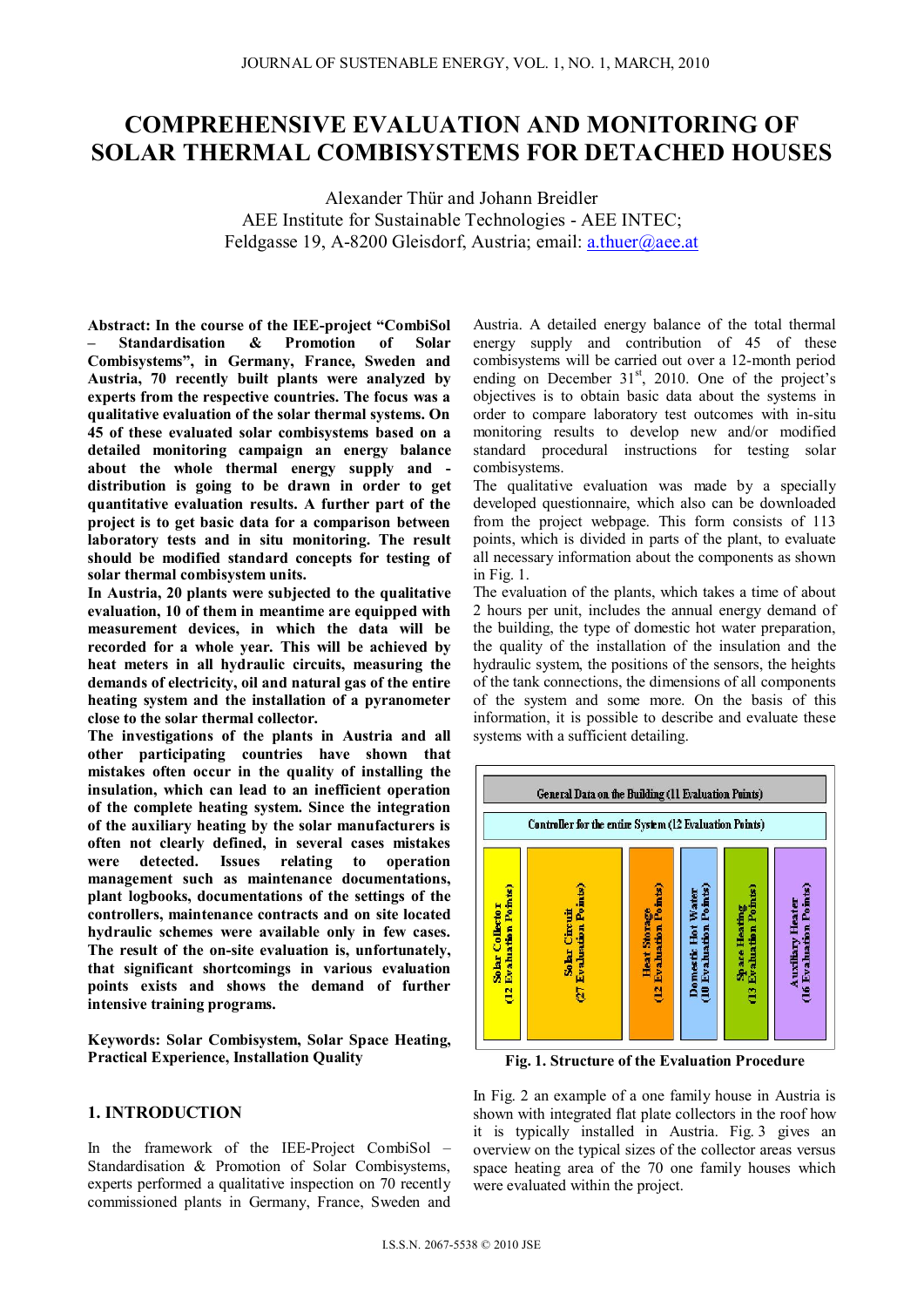

**Fig. 2. Example of a one family house in Austria with a 18m2 collector on the roof.** 



**Fig. 3. Collector area versus space heating area of the 70 evaluated systems in Austria, France, Germany and Sweden.** 

# **2. INSPECTION SCOPE AND PROCEDURE IN AUSTRIA**

Twenty plants were inspected in Austria. The dimensions of the evaluated plants are as follows: collector area: 12 to 40 m²; storage tank volume: 800 to 3,000 l (see Fig. 4). During the inspection the specifically developed questionnaire was completed. The collected data allows the systems to be described in sufficient detail. Ten of the 20 combisystems evaluated have then been equipped with measuring systems that record the measured data during a whole year, ending on December 31<sup>st</sup>, 2010. This was carried out by installing a heat meter in all hydraulic circuits, measuring the electricity consumption and oil and/or natural gas consumption of the entire heating system, as well as installing a pyranometer in collector plane.



**Fig. 4. Storage volume versus gross collector area of the 20 Austrian evaluated systems**  (green line  $= 50$  ltr/m<sup>2</sup>).

## **3. IN-SITU INSPECTION RESULTS**

Plant inspections in Austria as well as in all other participating countries have revealed errors in the installation and workmanship of heat insulation that may lead to an inefficient operation of the entire heating system. Systems were documented properly only in very few cases for example, through maintenance logs, plant logs, documentation on control parameters, maintenance contracts and an in-situ hydraulic scheme. The results of the in-situ evaluation show significant deficiencies in some of the evaluated items and indicate that further intensive training is required. The essential outcomes of the inspection of the solar combisystems at single-family houses are described below.

#### **Pipe Insulation**

Pipe insulation is often neglected in thermal plants. Inspections showed that this insulation was inadequate in most cases in terms of heat losses but also in terms of protection against UV-radiation and animal bites. The examples in Fig. 5, 6 and 7 illustrate the high potential for improvement in this area.



**Fig.5. Partially missing pipe insulation, no protection against animal bites and UV radiation** 



**Fig. 6. Pipe insulation missing from solar circuit external pipes**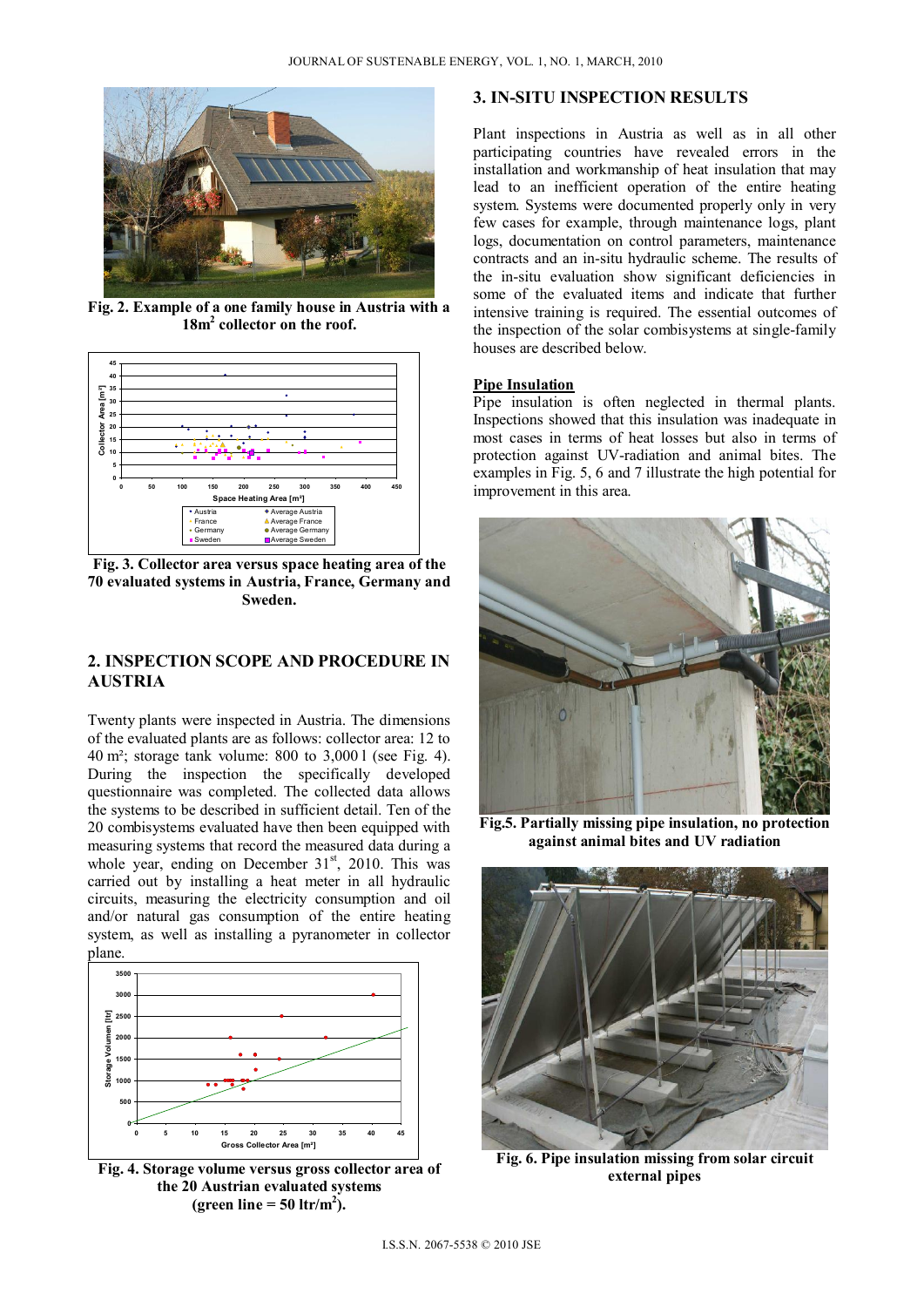

**Fig. 7. Example of good pipe insulation including UVand animal bite protection.** 

# **Safety Devices**

Safety devices such as membrane expansion vessels, pressure control valves and their pressure-release pipes as well as collection vessels for the glycol mix must be fully functional at all times. If, for example, a ball valve is installed in between a safety device and the hydraulic circuit, the functionality of the safety device may be impaired due to unintended blocking. This may cause severe damage to the system. At least the lever should be taken away in order to avoid unauthorized closing of the ball valves in such situations.

The lack of a collection vessel after the safety valve may cause damage to the building due to spilt glycol mix if the valve were triggered. Over 50% of the plants inspected lacked a proper vessel. Where vessels existed, they were not temperature resistant. Fig. 8 and 9 illustrate a few examples of safety device deficiencies.



 **Fig. 8. Pressure control valve (left) and membrane expansion vessel (right): may both be blocked** 



 **Fig. 9. Incorrect components/materials for pressurerelease pipe installed after collector loop safety valve** 

## **Components close to Collectors**

Temperatures of more than 150°C (steam) can be produced near collectors during stagnation. Therefore, all components installed near collectors must be temperature resistant. Air vents installed in close proximity to the steam (during possible stagnation) must not open automatically. Such devices cannot distinguish between air and steam and may drain the plant during stagnation. Fig. 10 and 11 illustrate inappropriate components found near collectors during in-situ inspections, in Fig. 12 a good example is shown.



**Fig. 10. Inappropriate components (automatic air vent) for venting the primary collector loop** 



**Fig. 11. Balancing valve near collector does not resist high temperatures**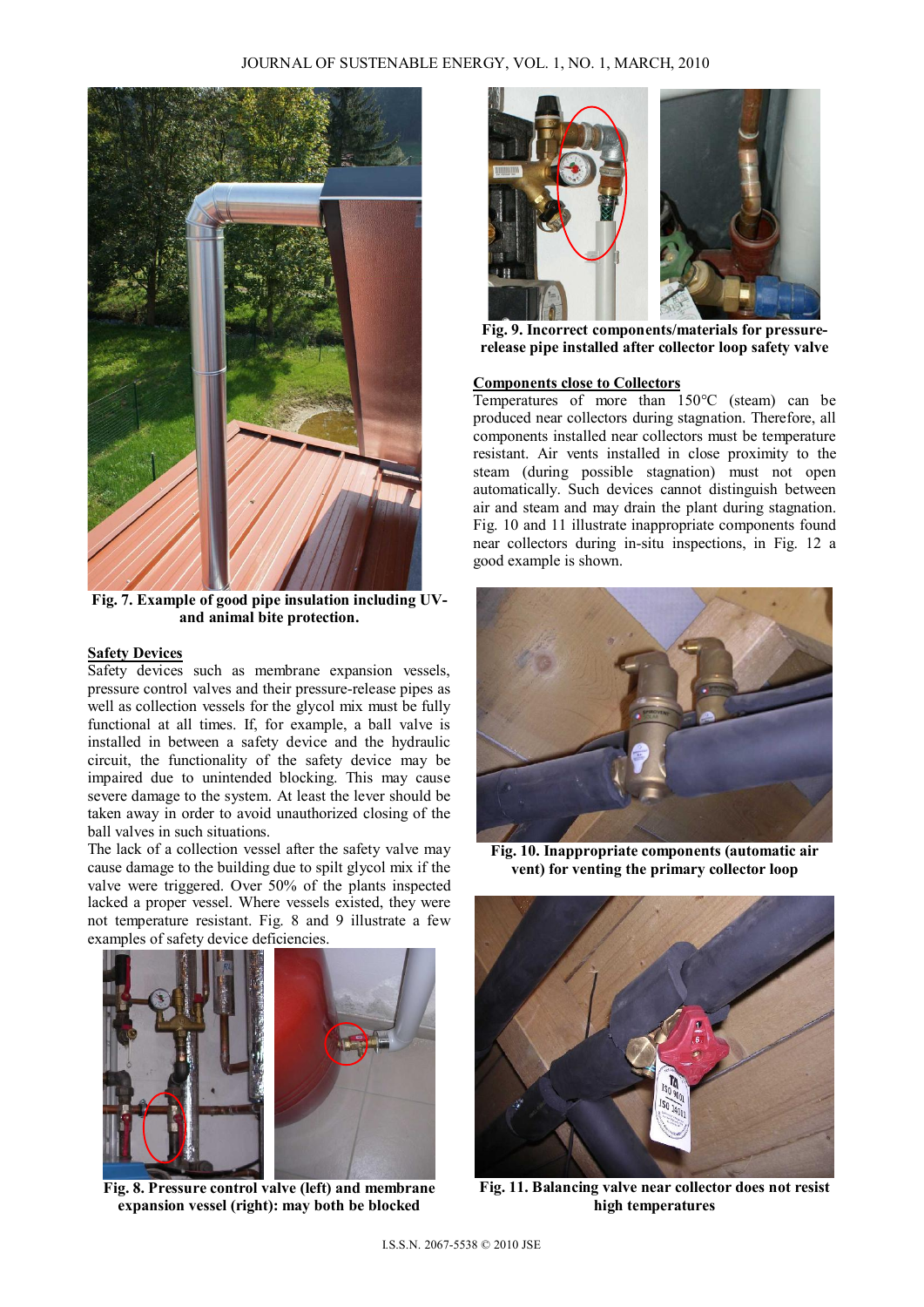

**Fig. 12. Example of correct chosen manual maintained air vents which are insulated and withstand also high temperatures; perfect rock wool insulation of the pipes.** 

#### **Storage Tank Insulation and Connections**

The storage tank is one of the most important components in a solar combisystem. It can only comply with low-loss heat storage if attention is paid to loading (stratification, connection height, etc.) and storage insulation (quality of workmanship, insulation dimensions, insulation of hydraulic connections to the tank, etc.). The inspection showed that most plants lack proper storage insulation as Fig. 13, 14 and 15 show.

It is not only the in-situ installation workers, but also the solar system manufactures who are responsible for these deficiencies. Companies frequently deliver badly prefabricated storage insulation that is very difficult to mount correctly, i.e. insulation quality is already impaired as a result of the product itself.



**Fig. 13. Very poor heat storage insulation at the top of the tank, which is the hottest place.** 



 **Fig. 14. Gap in storage insulation (left), storage connections not insulated (right)** 



**Fig. 15. Inappropriate insulation material which did not survive the high temperatures which were reached in the heat storage.** 

One installation element that avoids heat loss due to leakage is a so-called thermosiphon heat trap. Installation of a thermosiphon heat trap at hydraulic connections in 'hot' areas of the storage tank is especially recommended. Fig. 16 and 17 illustrate two positive examples of storage tank insulations.



 **Fig. 16. Storage tank with exemplary good thermosiphon heat trap installation of the pipe connections.**